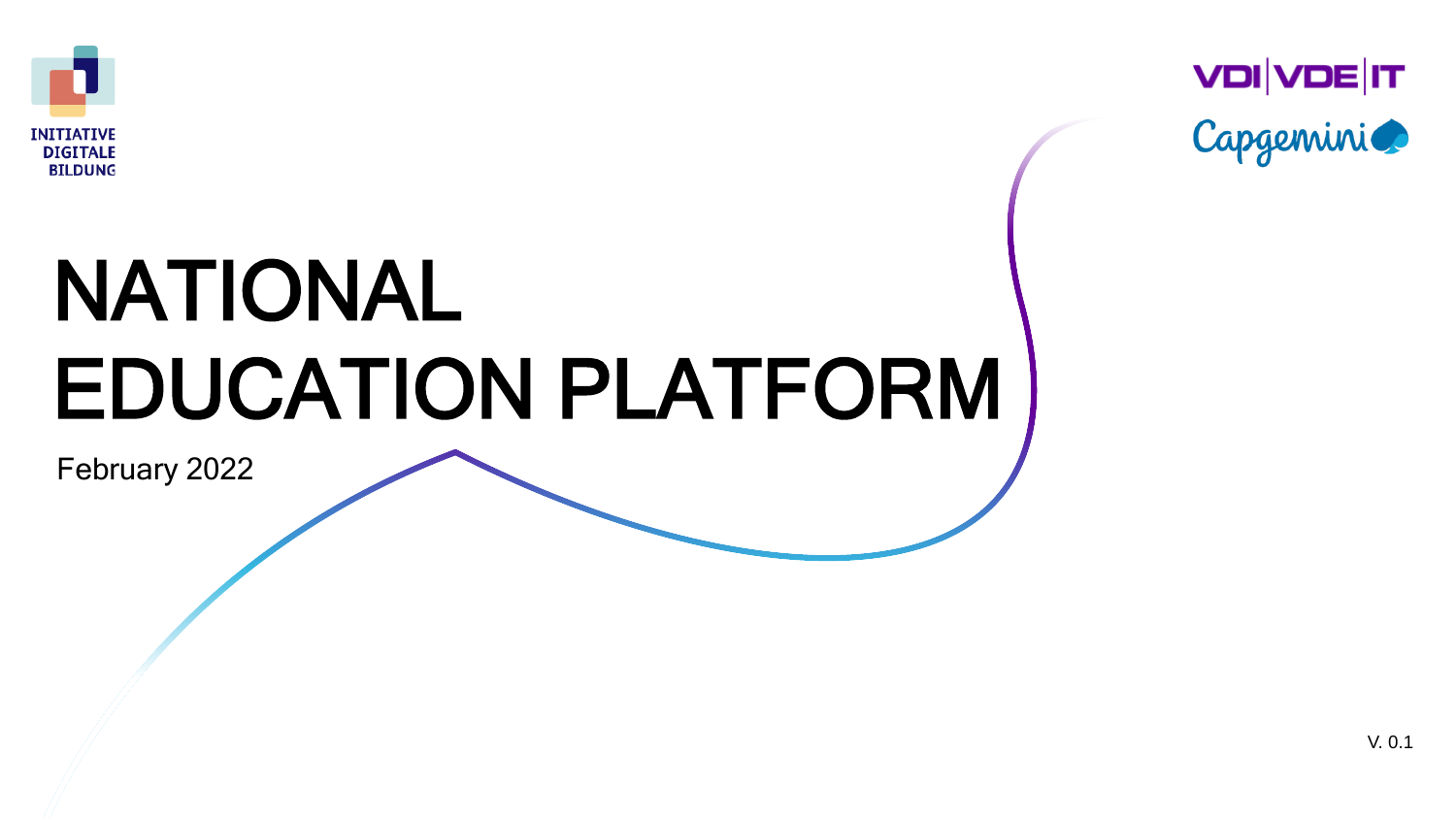



- **01** Background and Overview
- 02 Fields of Action
- **03** User Journey and Roles
- 04 Project Organization and Projects
- 05 Technical Implementation / Requirements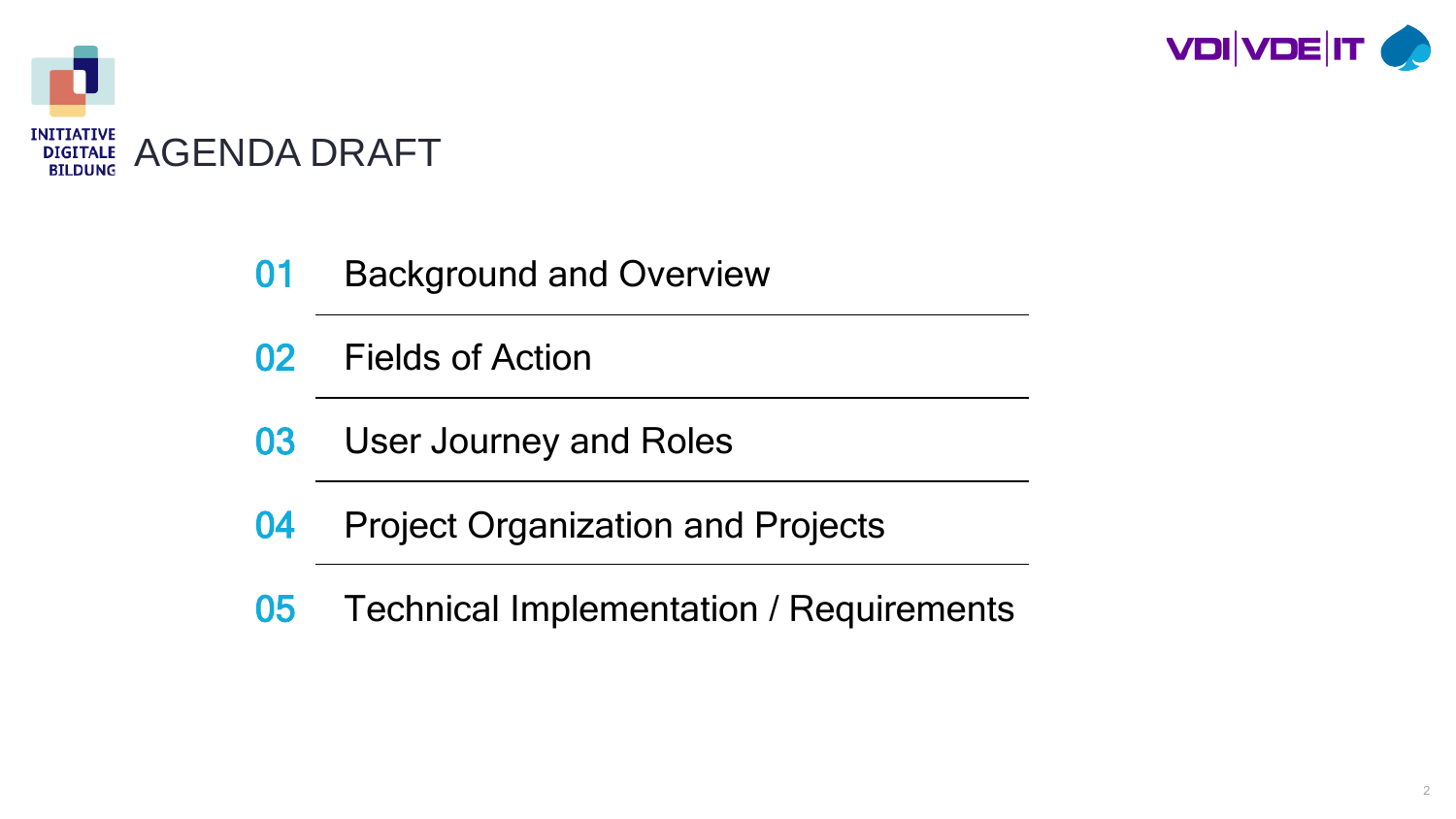



### BACKGROUND AND OVERVIEW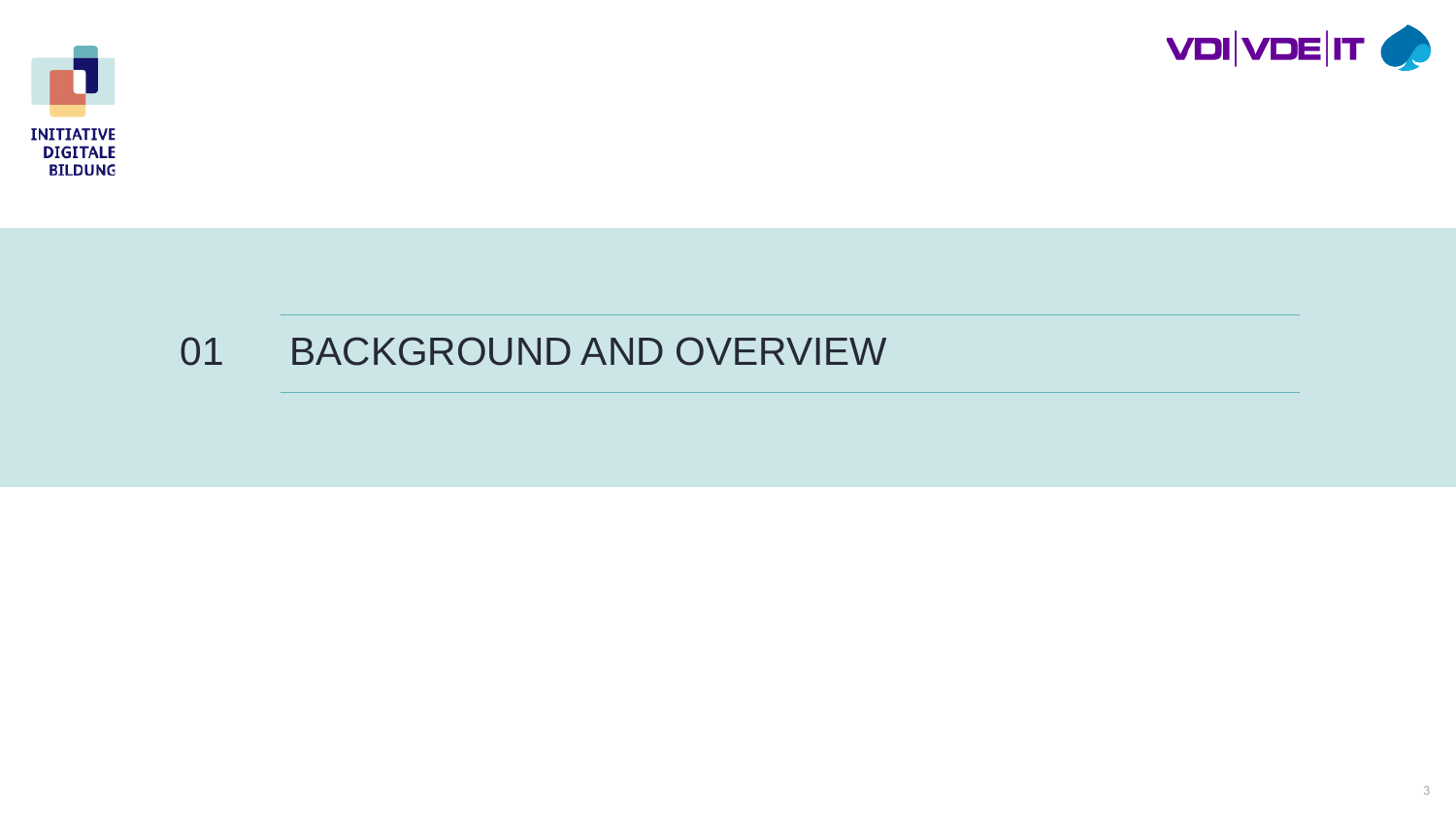

#### **INITIATIVE** WHAT IS THE NATIONAL EDUCATION PLATFORM ABOUT? **DIGITALE BILDUNG**



### A digital space for lifelong learning

The National Education Platform connects educational offerings and thus creates access to a wider range of educational opportunities for every citizen achieved by common standards, formats and interoperable structures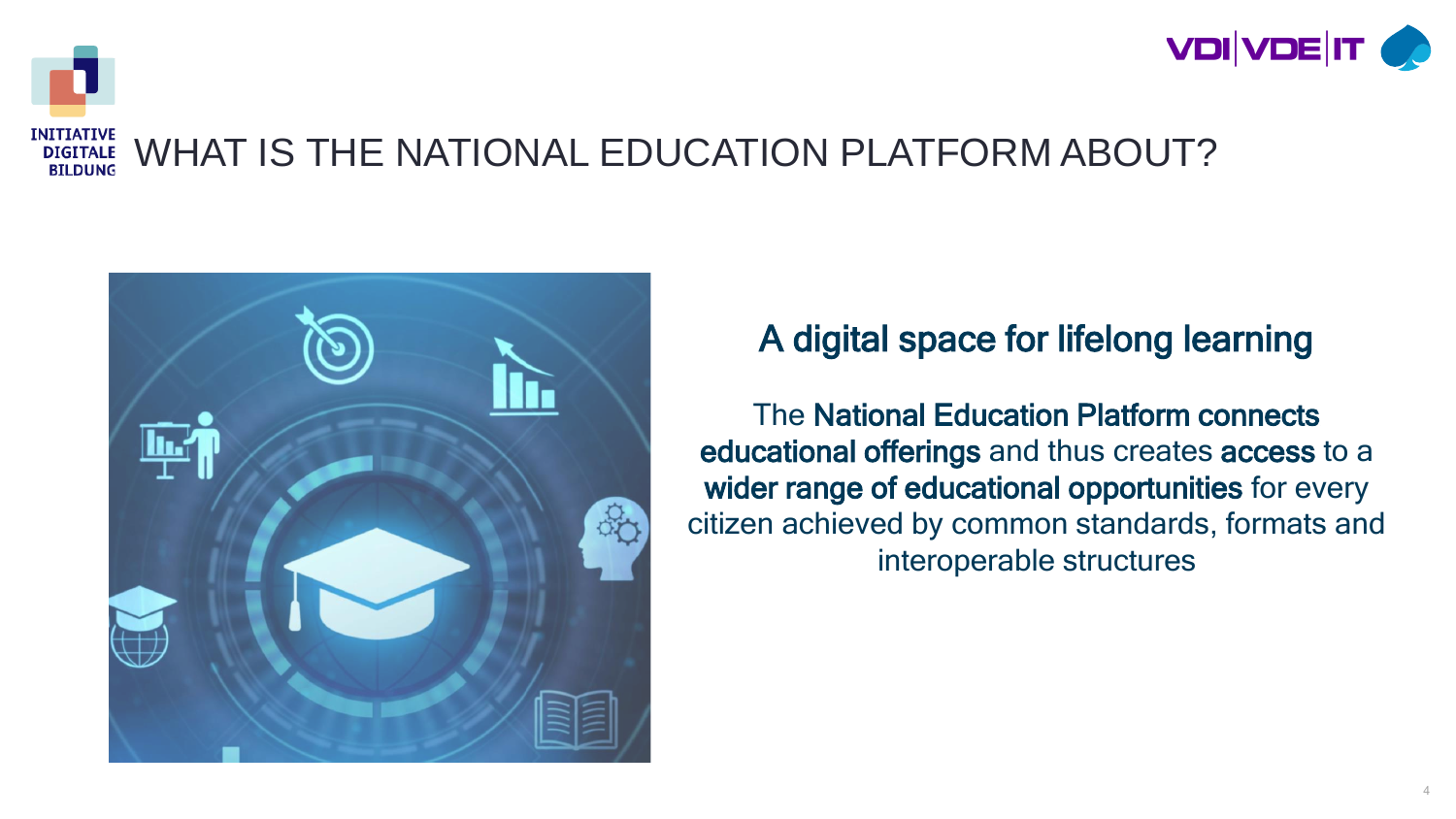



 $\sum$ 

### THE NATIONAL EDUCATION PLATFORM IS THE CORE ELEMENT OF A DIGITAL ECOSYSTEM

### The goal is a digital ecosystem based on

- common standards, formats, usability, and interoperable structures
- digitization and connectivity to enable better access to educational services and offerings

#### Attributes of the National Education Platform

- A so-called meta-platform is created, i.e., users only perceive the services as a functionality of the portal
- The platform offers all citizens the opportunity to receive individual guidance, orientation, access, and participation in learning scenarios
- Diverse educational offerings across the entire individual educational pathway - from school to vocational training, university, and further education



5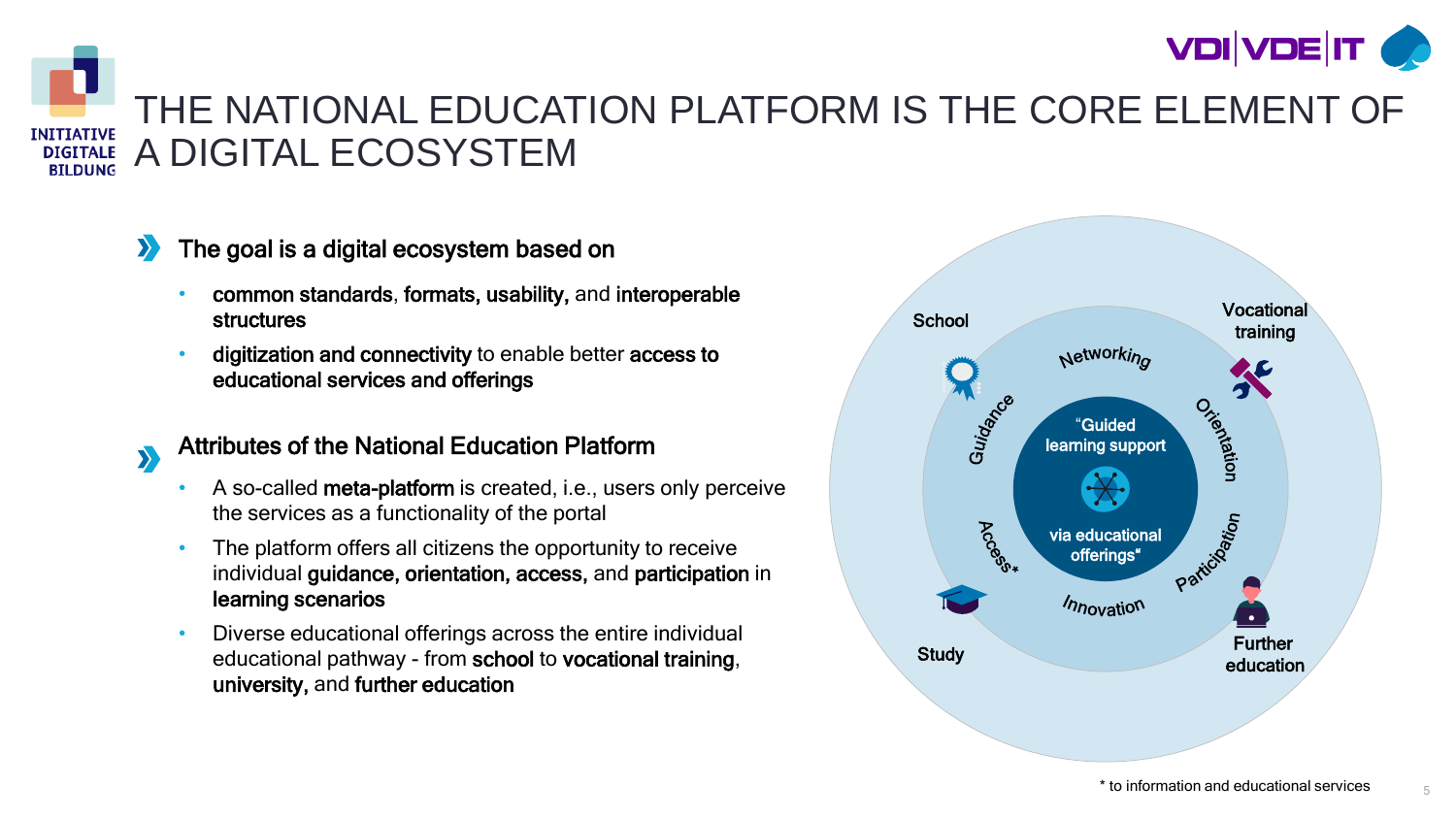



## **THE AIM IS TO CREATE A TECHNICAL ECOSYSTEM THAT ENABLES DIGITIZATION AND CONNECTIVITY**



### Functionalities and services

- The National Education Platform represents a secure, smart connected system that enables the linking of decentralized content and data
- Users can access content, participate in collaborative teaching/learning scenarios such as lessons, and share information and results
- Individual proof of competence (e.g., certificates, diplomas) can be stored digitized
- Personal education profiles can be stored, shared, and deleted in compliance with data protection regulations, self-sovereign and across the entire educational biography
- The required **processes** are mapped in the background in a **legally** secure and highly automated manner



Guaranteed data sovereignty of the users and data security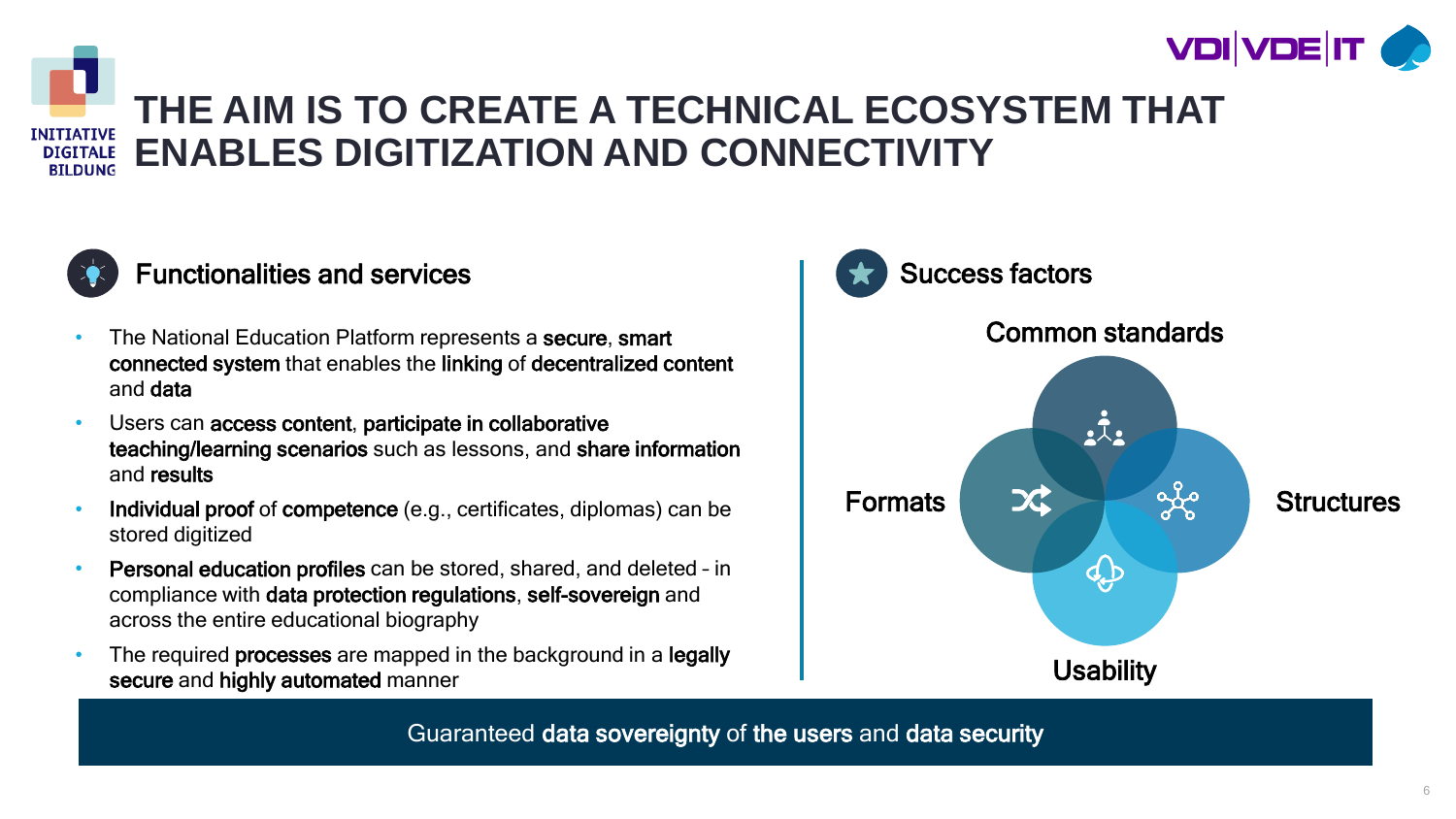



### **PERMANENT STRUCTURES ARE ESTABLISHED AND CONTINUOUSLY IMPROVED**



With the National Education Platform, the use of digital tools and connectivity is intended to permanently improve the entire education area

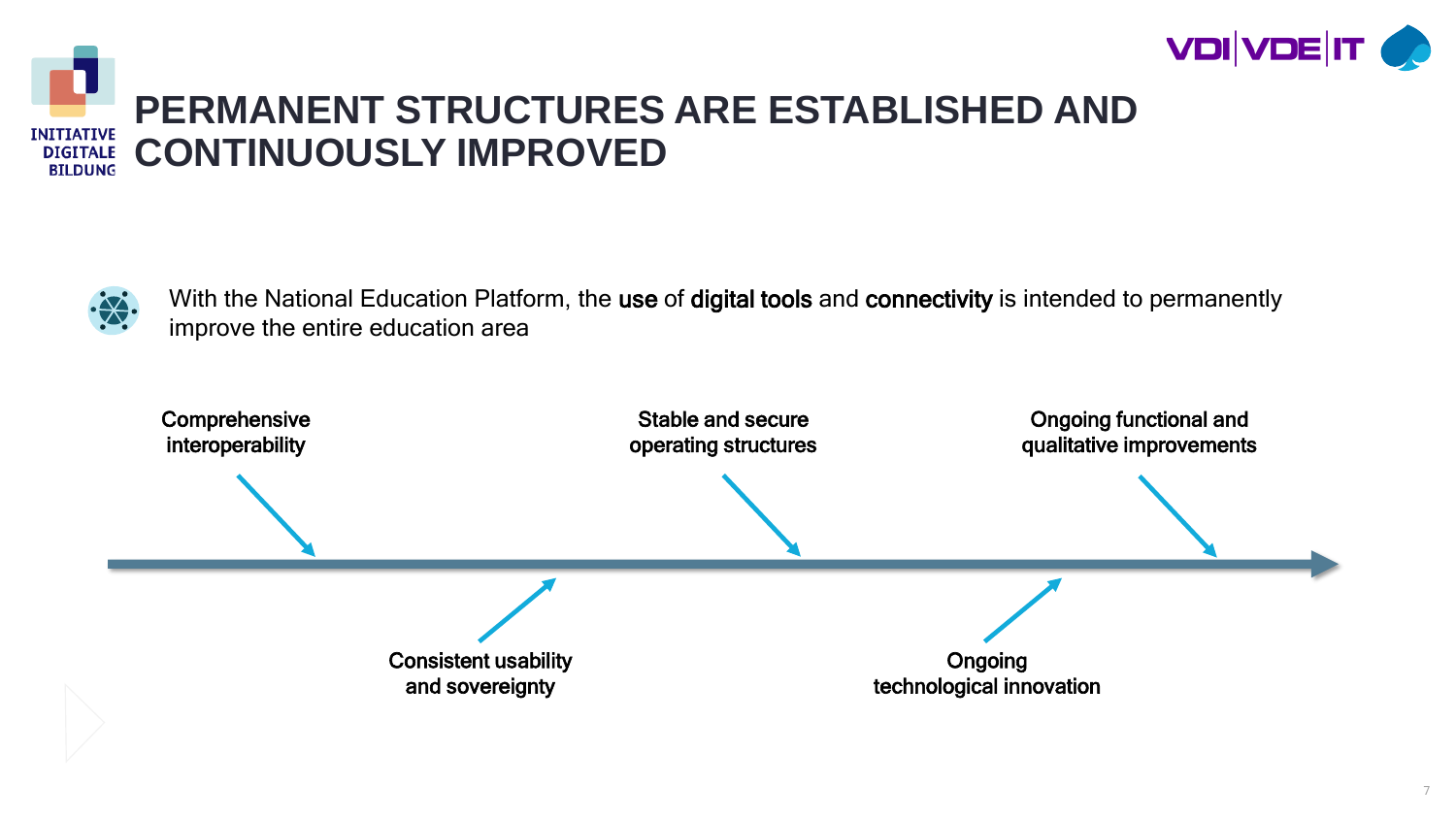



### FIELDS OF ACTION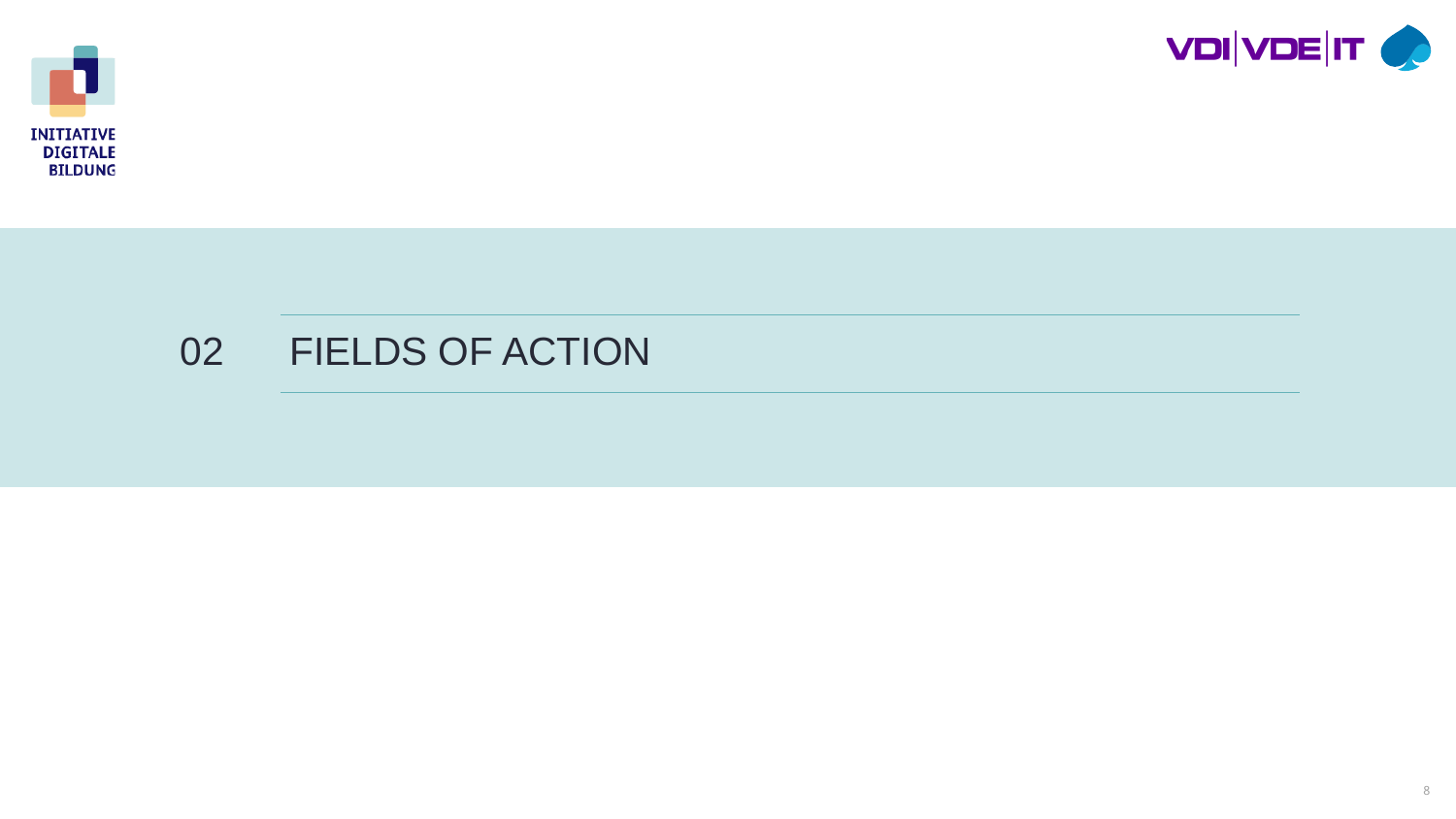



For these fields of actions, the National Education Platform must create suitable governance and a set of rules that permanently safeguard interoperability, operational as well as user-oriented and technological further development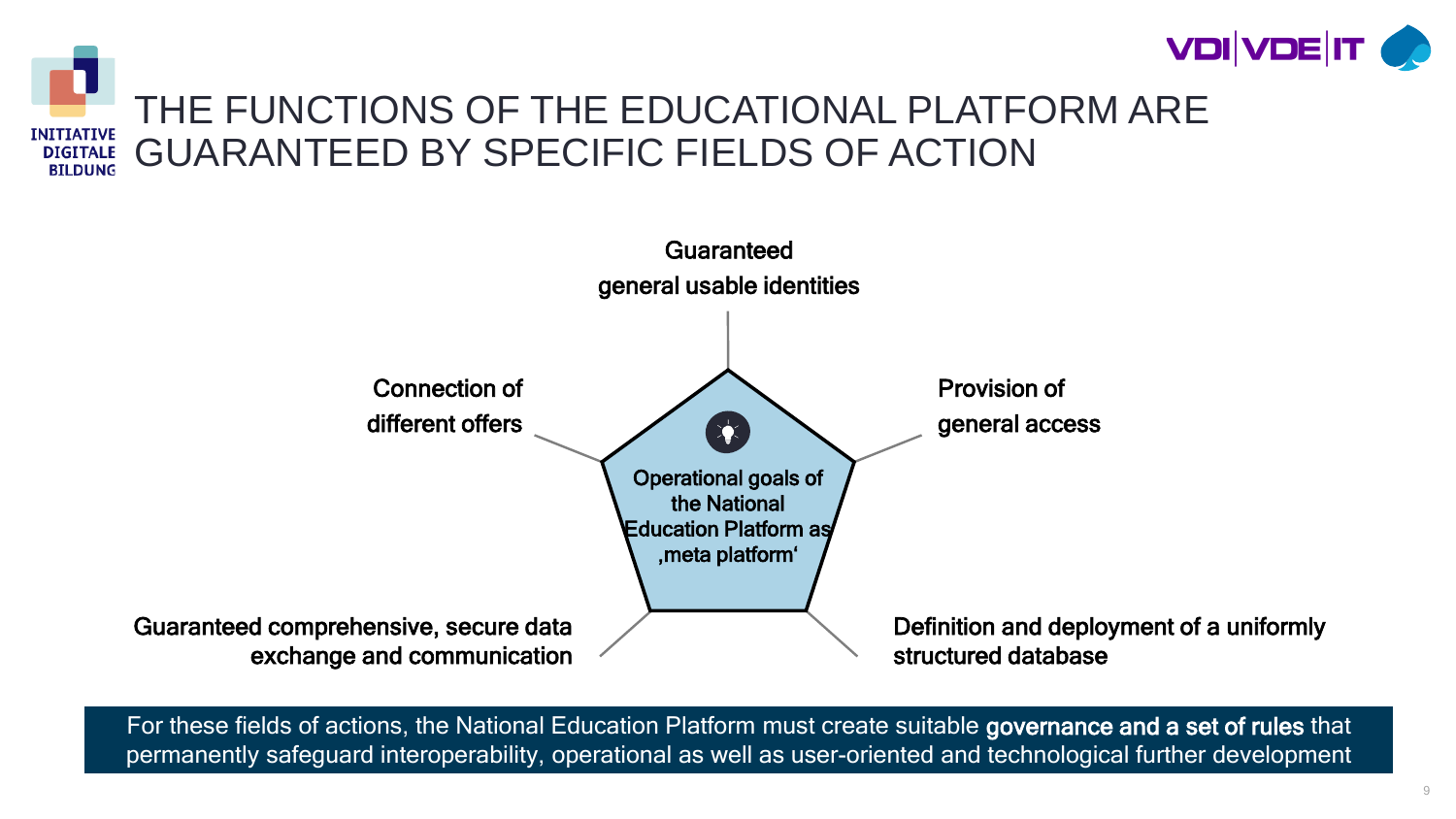



### GENERAL USABLE IDENTITIES GUARANTEE A HIGH LEVEL OF INTEROPERABILITY

#### Guaranteed general usable identities

Provision of general access

Definition and deployment of a uniformly structured database

Guaranteed comprehensive, secure data exchange and communication

Connection of different offers



The Education Platform is intended to create the conditions for a uniform, general identity management in the education sector across all user groups and roles



For this purpose, the Education Platform opens and connects corresponding authentication services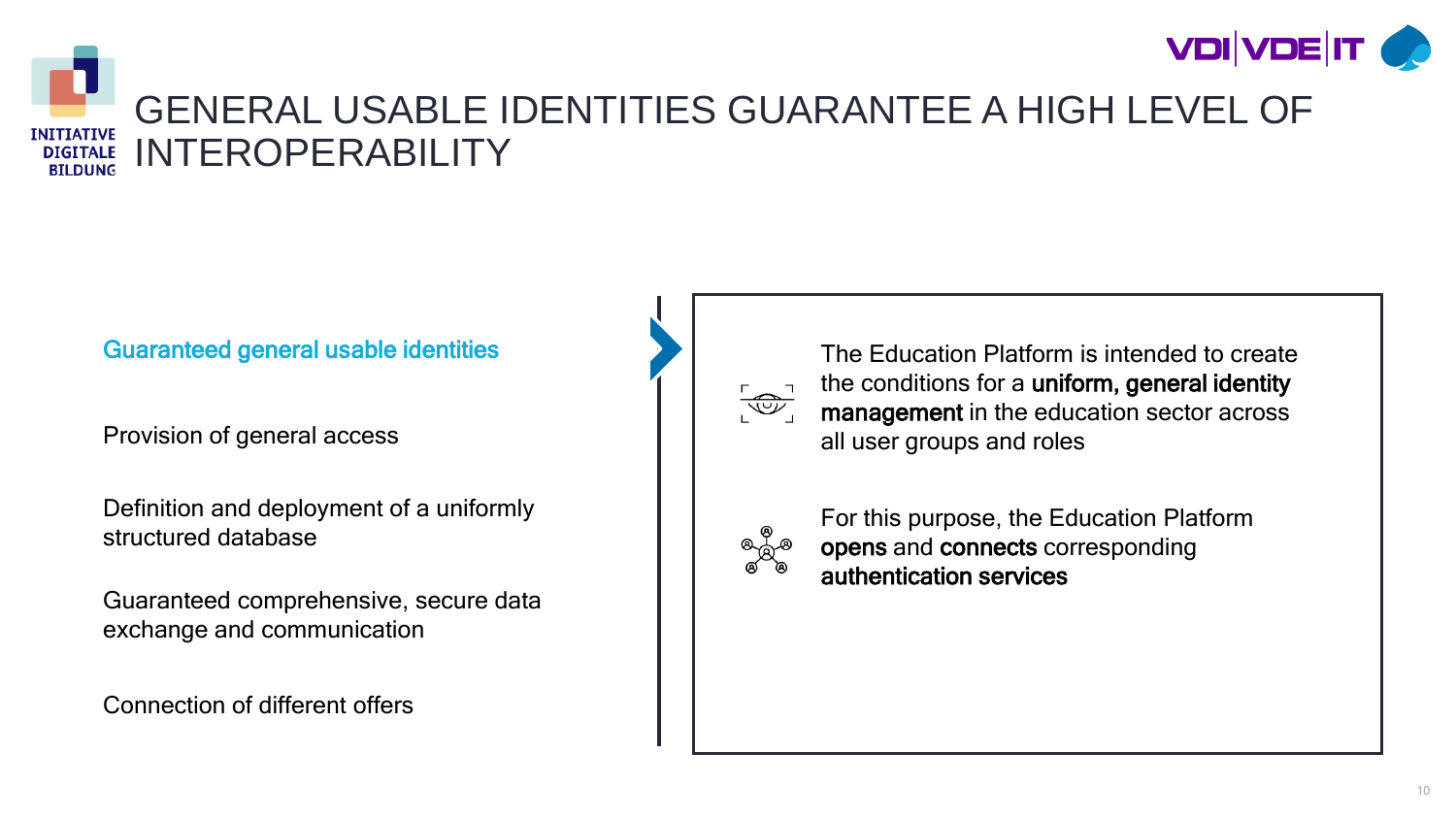



#### PROVIDING GENERAL ACCESS IS REQUIRED FOR A USER-CENTERED IMPLEMENTATION **BILDUNG**

Guaranteed general usable identities

#### Provision of general access

Definition and deployment of a uniformly structured database

Guaranteed comprehensive, secure data exchange and communication

Connection of different offers



The Education Platform orchestrates physical, digital, and mobile cross-media access to applications across different user stories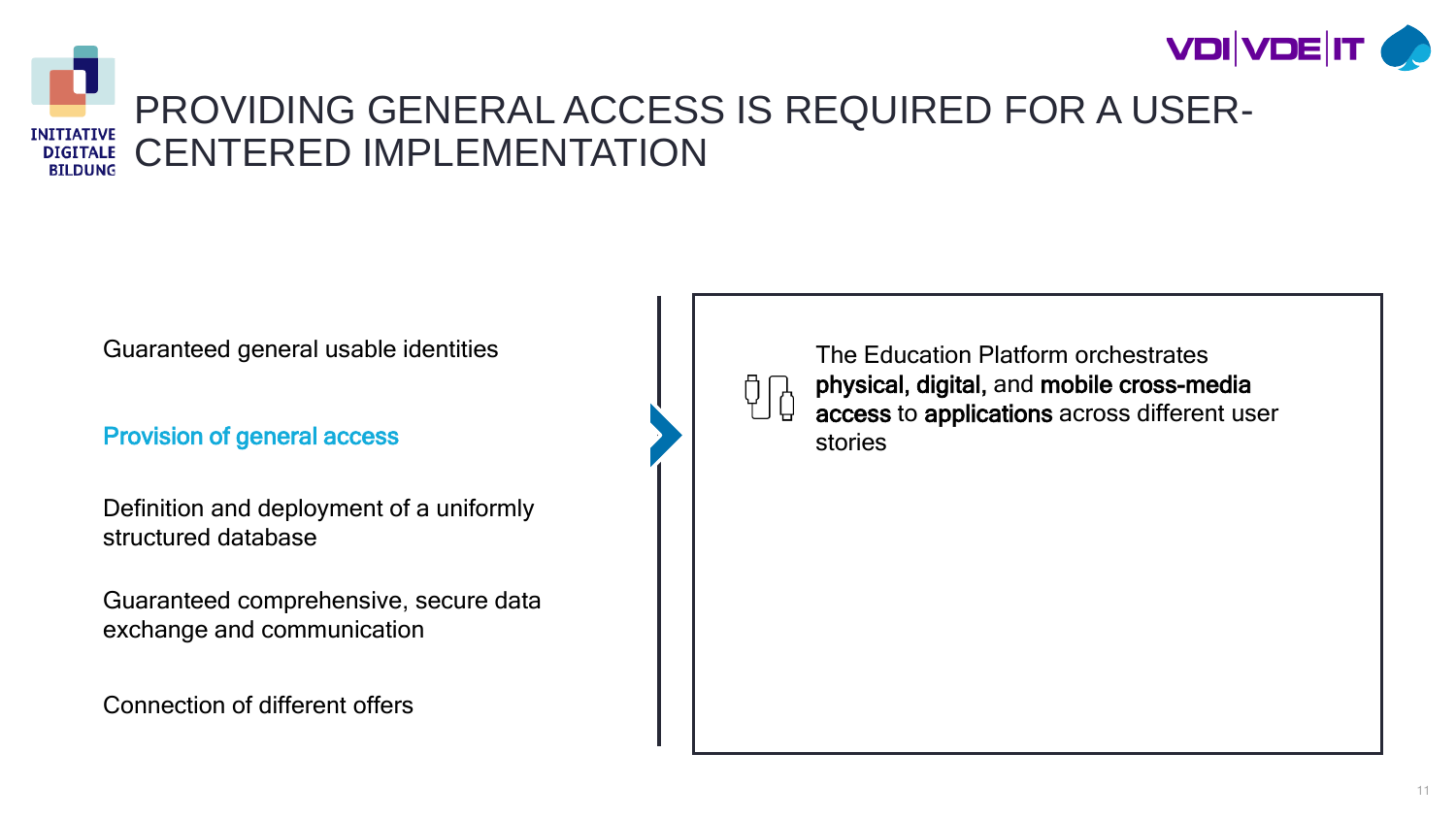



### THE NATIONAL EDUCATION PLATFORM SUPPORTS THE ESTABLISHMENT OF UNIFORM DATA STANDARDS

Guaranteed general usable identities

Provision of general access

Definition and deployment of a uniformly structured database

Guaranteed comprehensive, secure data exchange and communication

Connection of different offers



interoperable manner in the European and international context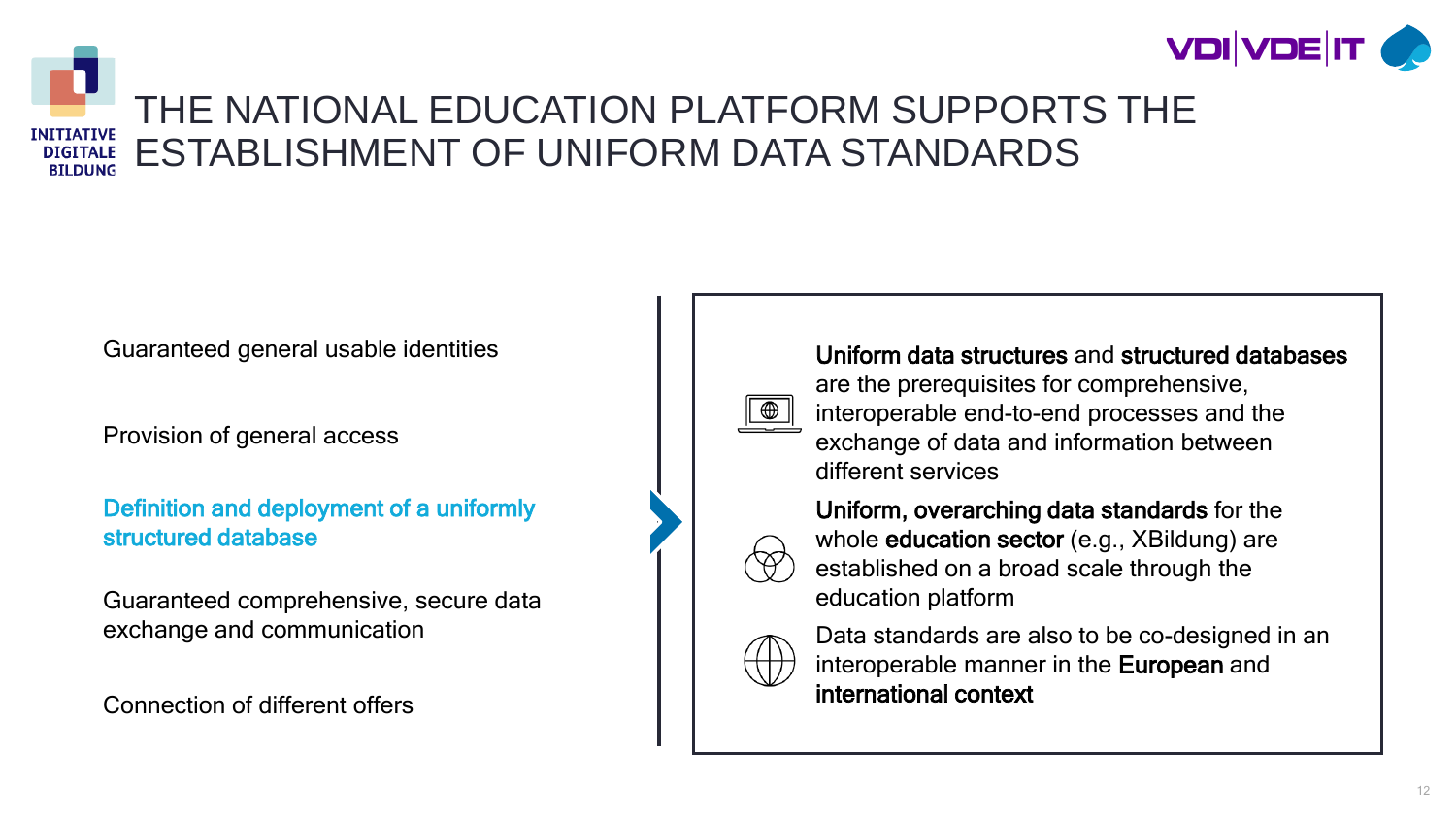



### DATA COMMUNICATION AND EXCHANGE ARE KEY ELEMENTS OF THE NATIONAL EDUCATION PLATFORM

Guaranteed general usable identities

Provision of general access

Definition and deployment of a uniformly structured database

Guaranteed comprehensive, secure data exchange and communication

Connection of different offers

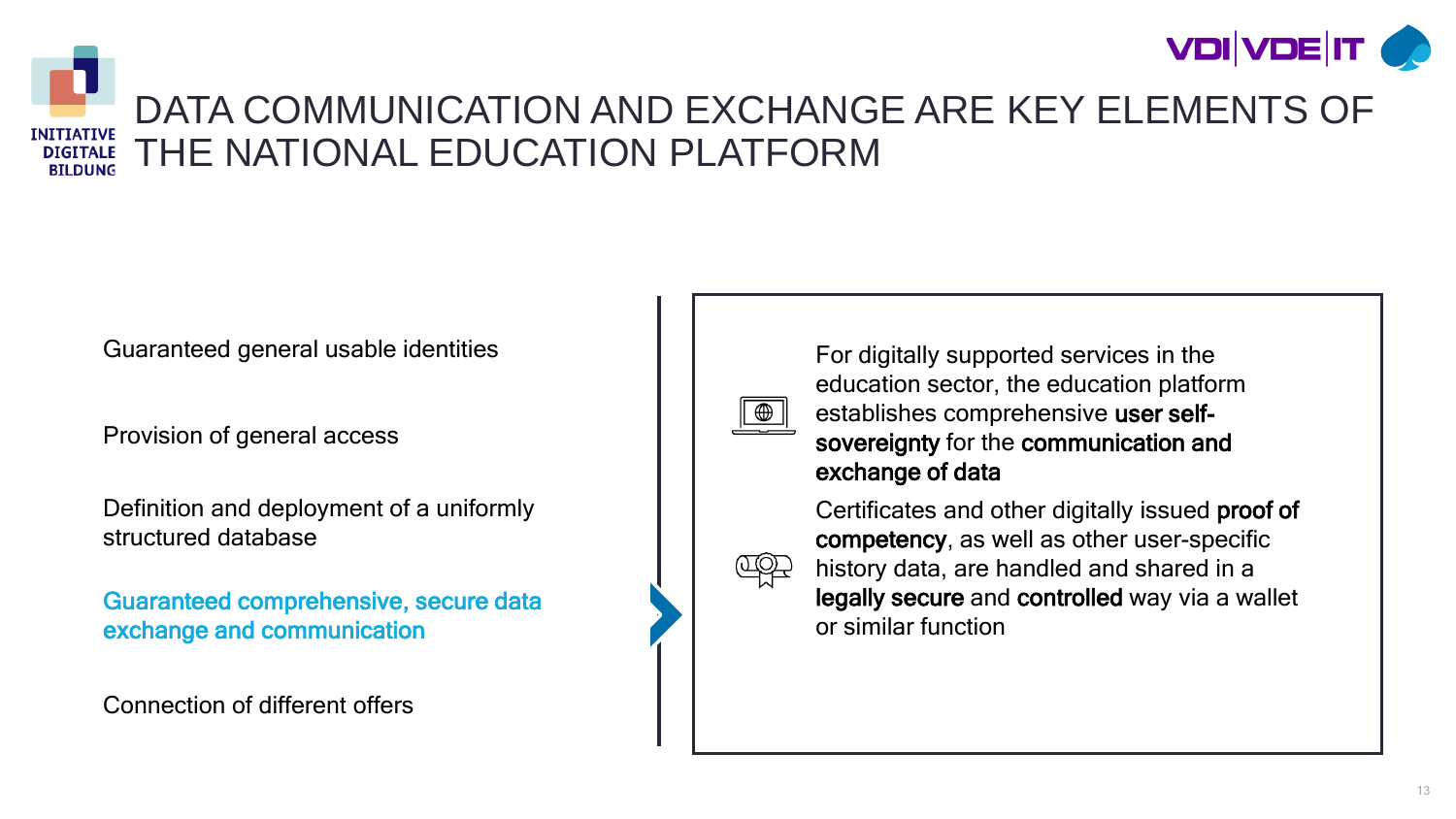



### BUNDLING DIFFERENT SERVICES SUPPORTS THE OVERARCHING USER JOURNEY

Guaranteed general usable identities

Provision of general access

Definition and deployment of a uniformly structured database

Guaranteed comprehensive, secure data exchange and communication

Connection of different offers



Uniform interfaces used by the Education Platform ensure comprehensive integration and operability of the offerings of private and public educational institutions as well as provide and support overarching user experiences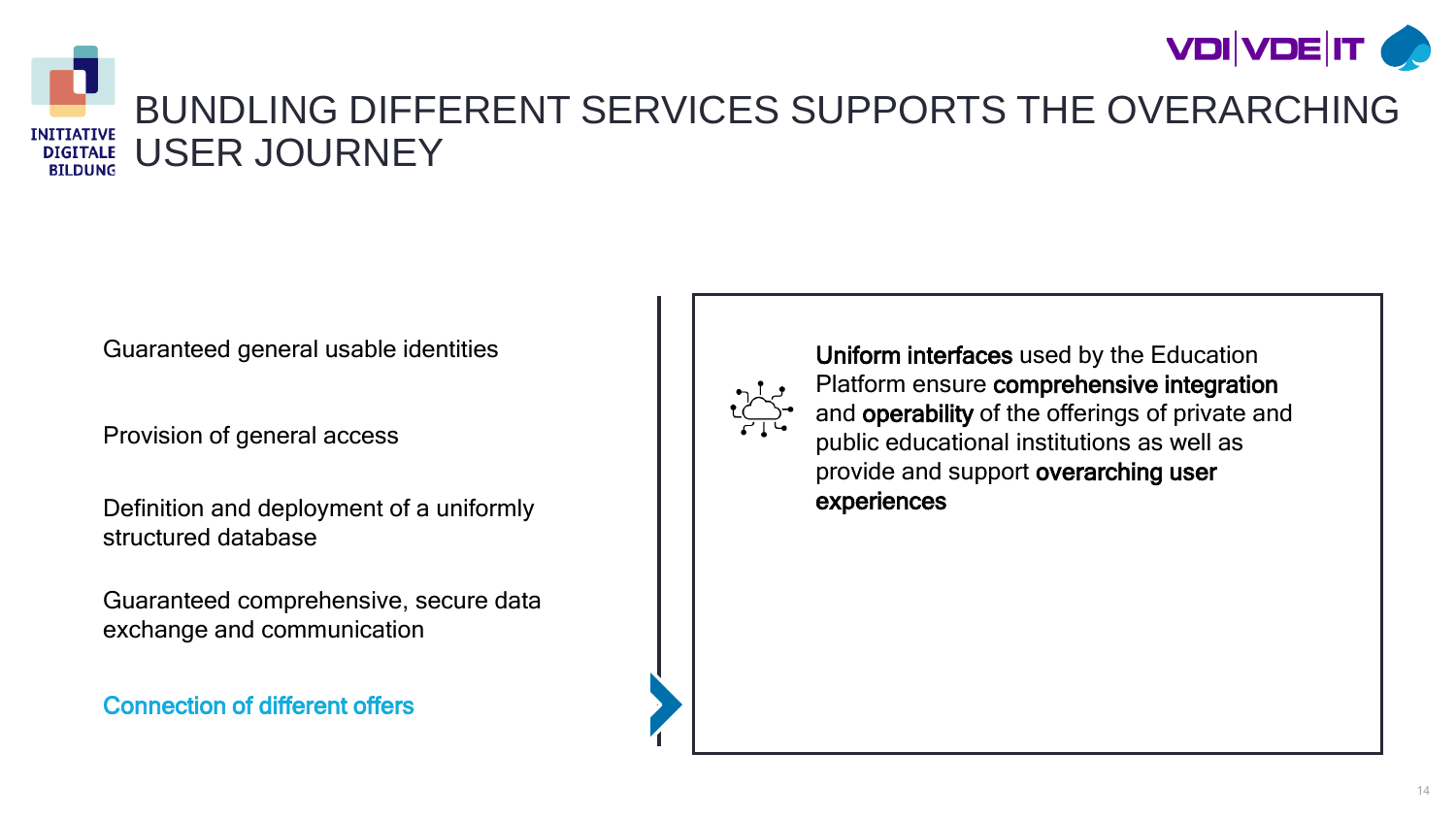



### USER JOURNEY AND ROLES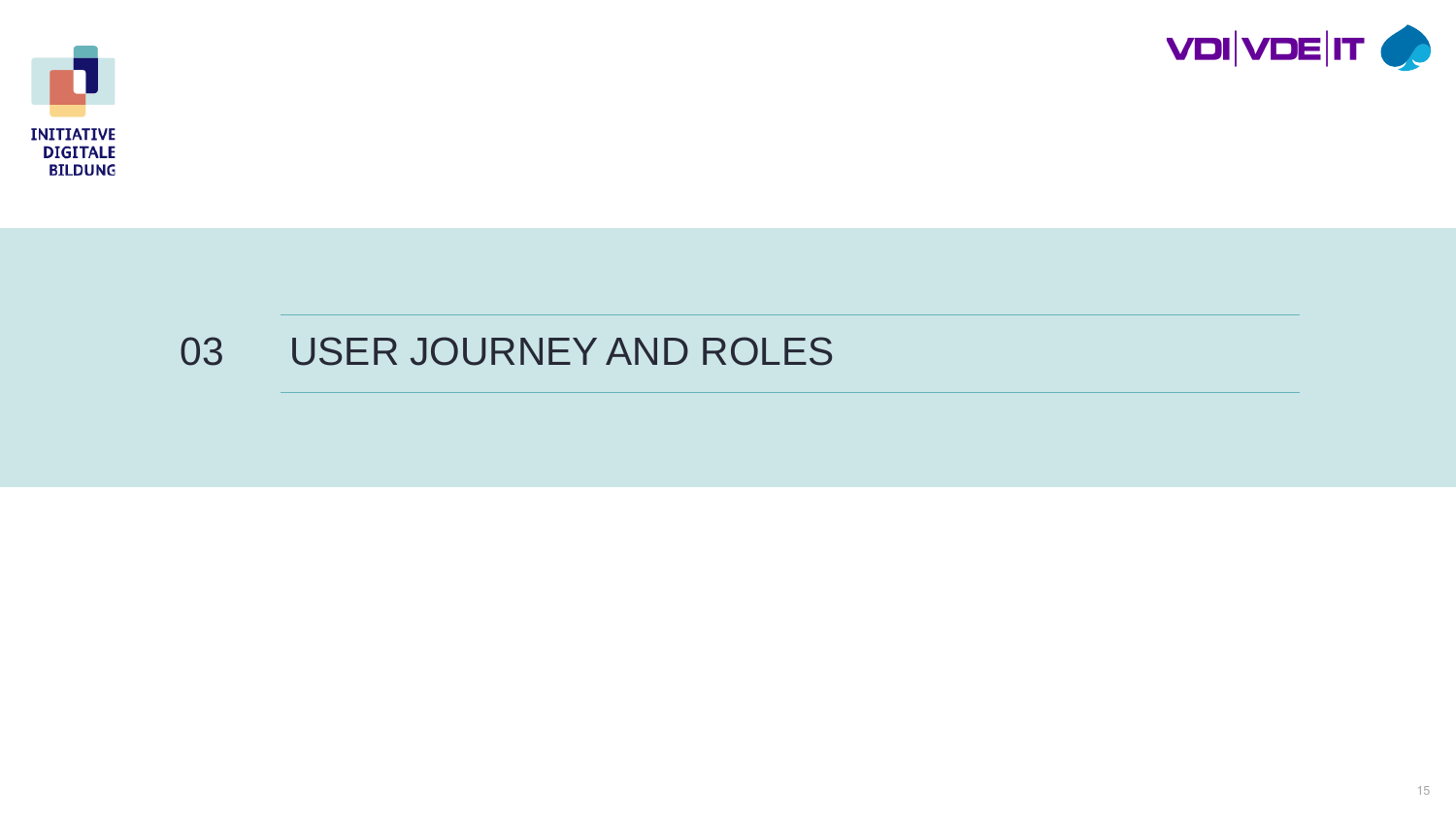### **INITIATIVE DIGITALE BILDUNG**

# THE NATIONAL EDUCATION PLATFORM IMPROVES AND VOLT OF SIMPLIFIES DIGITALLY SUPPORTED PARTICIPATION IN EDUCATION

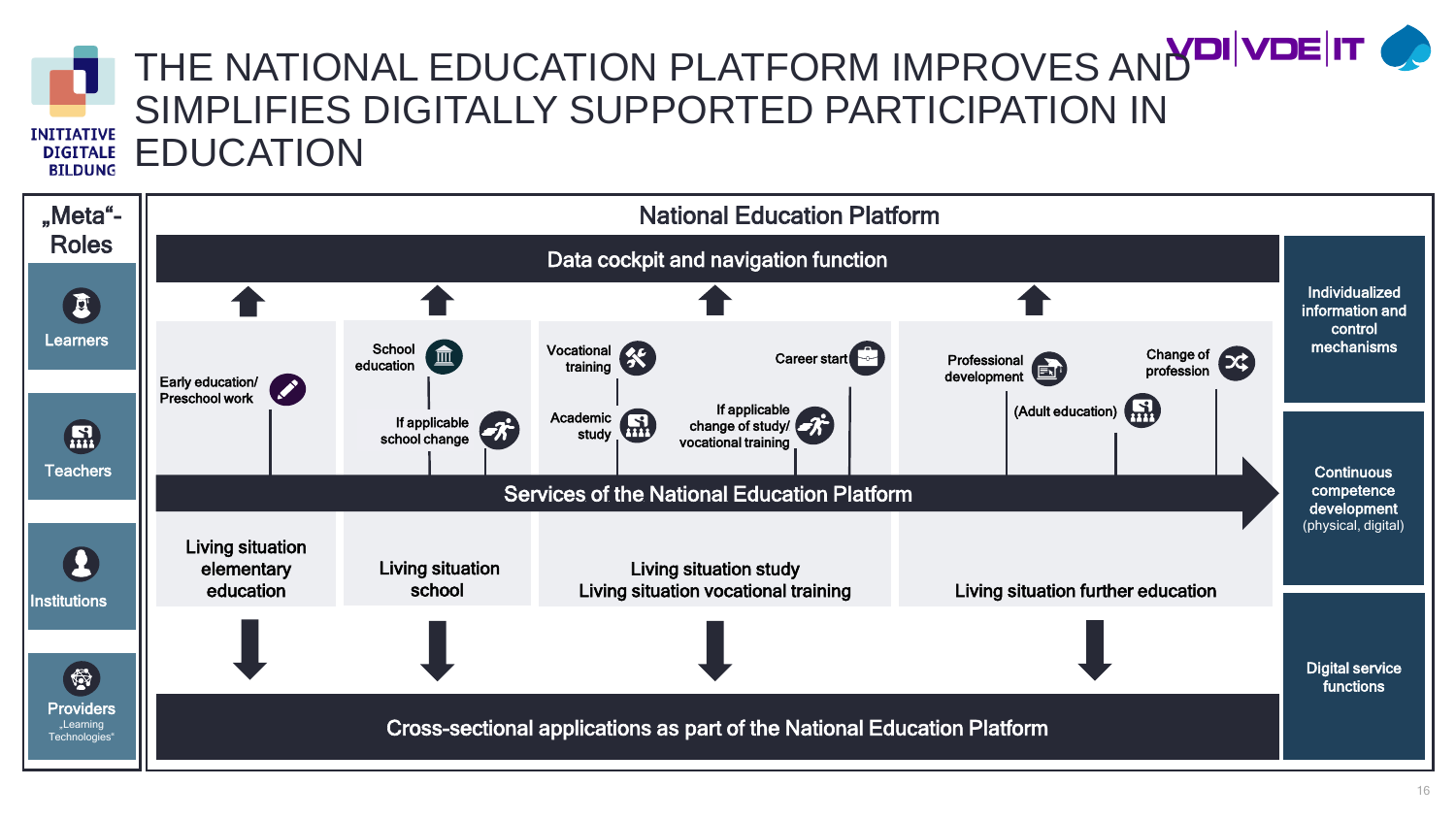



### DIFFERENT ROLES COME INTO PLAY IN THE VARIOUS EDUCATIONAL STATIONS





The list of sub roles is not exhaustive and names them only as examples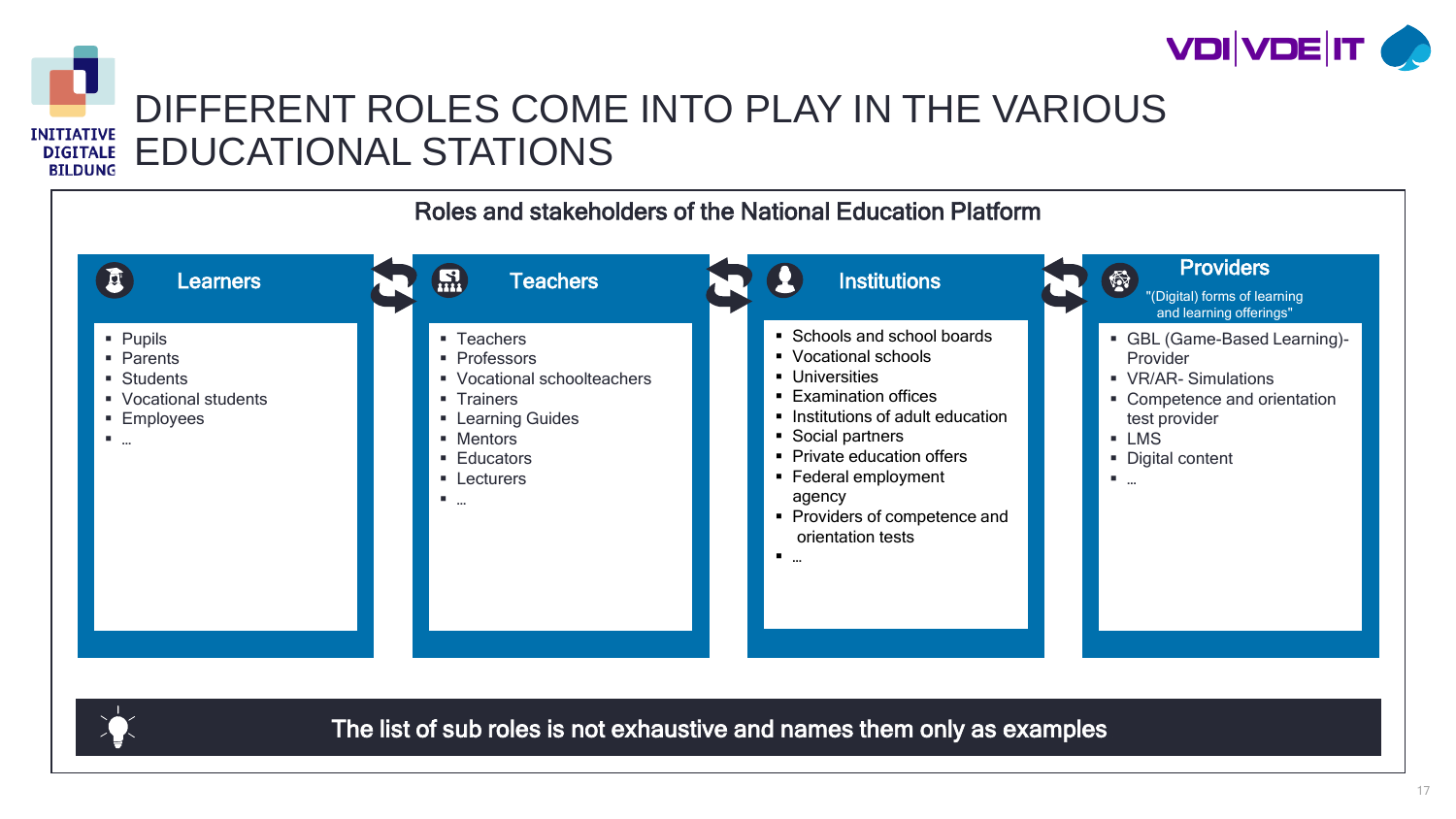



### VARIOUS DIGITALLY SUPPORTED SERVICES ARE TO BE MADE ACCESSIBLE IN A NETWORK VIA THE PLATFORM

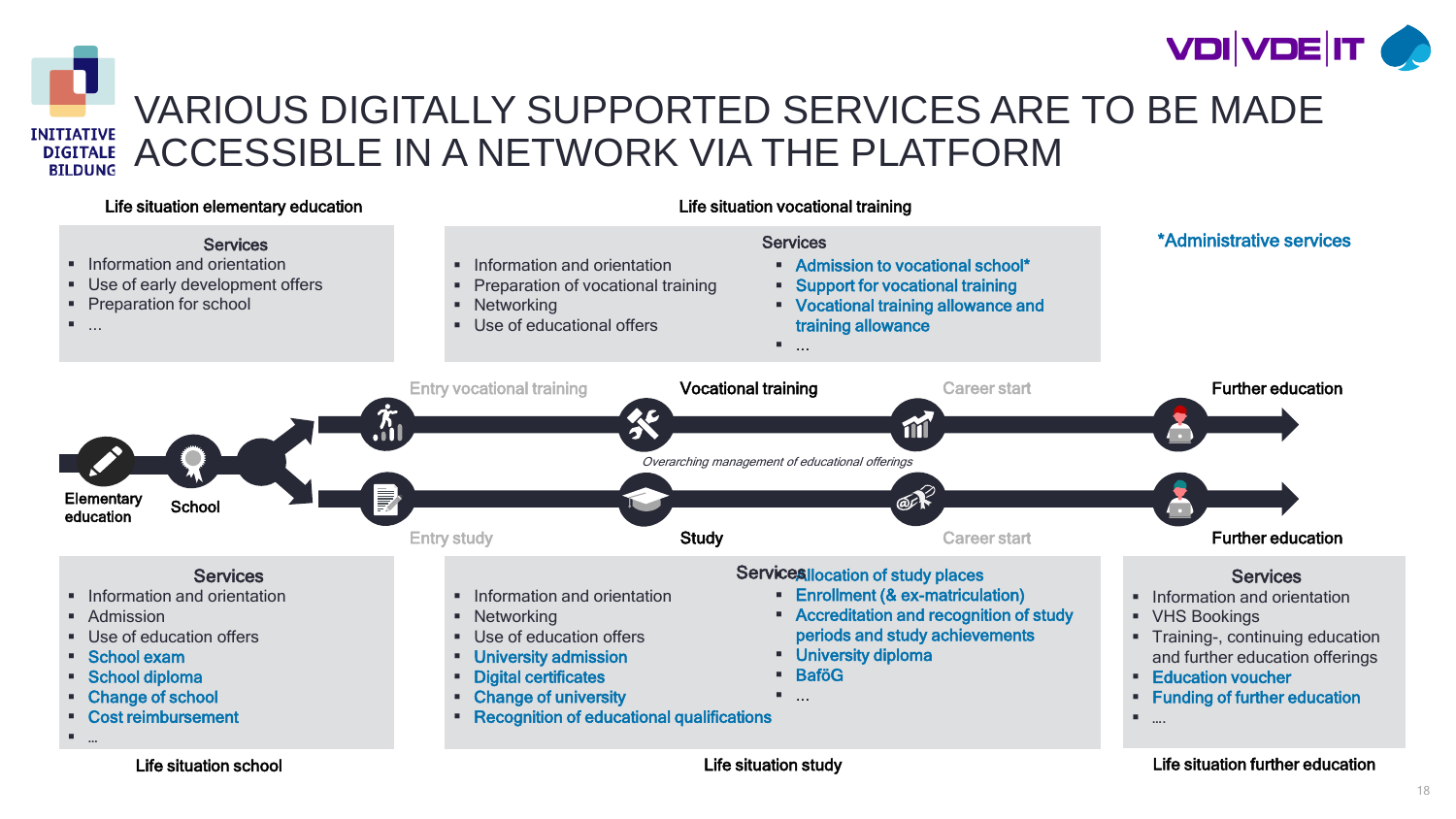



## PROJECT ORGANIZATION AND PROJECTS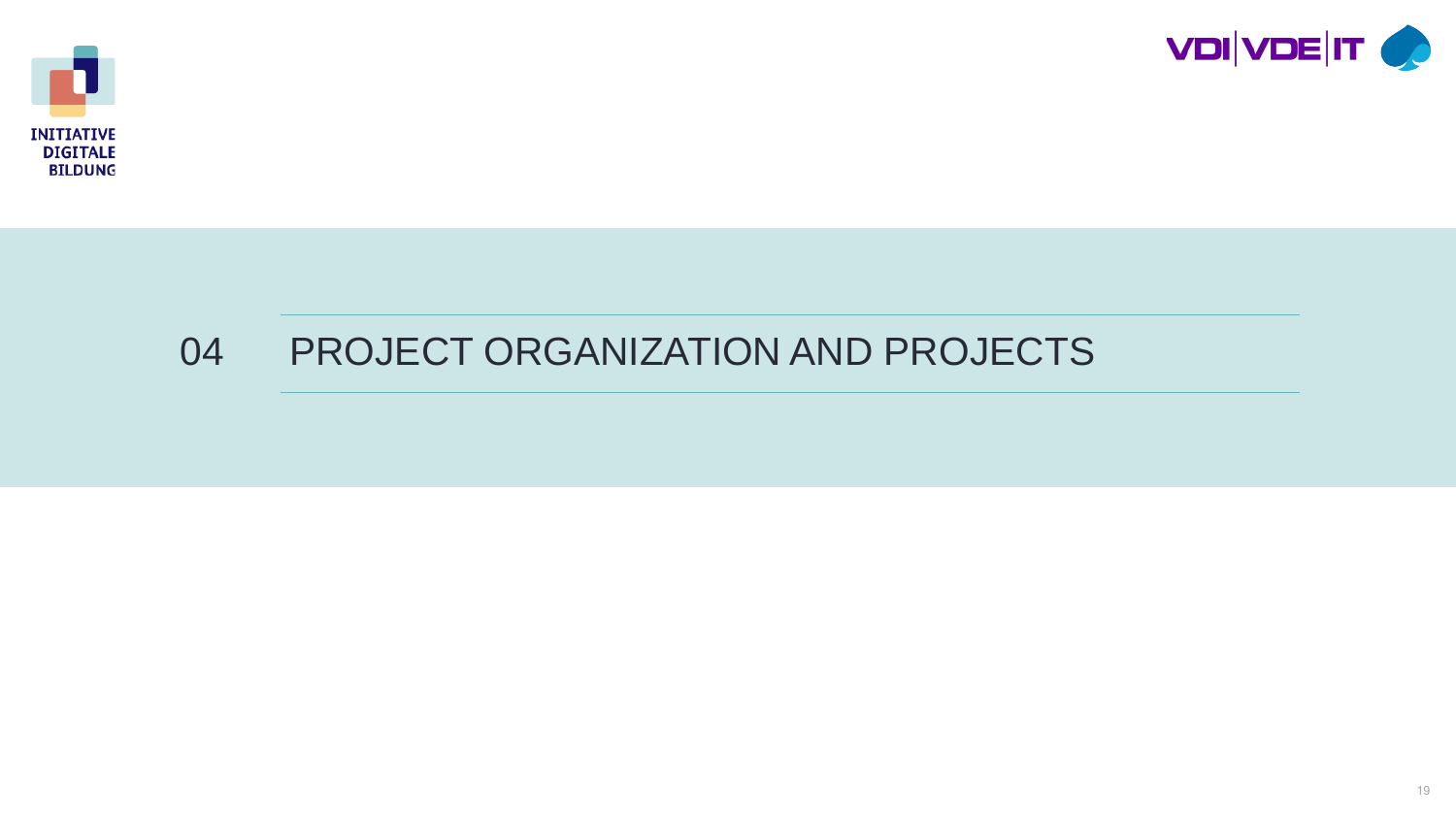

22



### THE GOALS OF THE NATIONAL EDUCATION PLATFORM ENSURE END-TO-END INTEROPERABILITY AND INTEGRATION CAPABILITY

#### Goals of the National Education Platform

#### **C** Development of digital teaching and learning scenarios for learners and teachers

The National Education Platform is to be used to (further) develop offerings for learners and teachers and make them accessible. Digital teaching and learning scenarios are to create methodological knowledge and digital competence on the part of teachers in all education systems.

#### **Goal** 1 & 2

**Goal** 3

#### Knowledge of methods and development of innovative teaching / learning concepts

To test and validate these basic architectures at an early stage and in a practical manner as part of an agile procedure, digitally supported educational offerings that draw on the networking functions of the National Education Platform in a user-centric manner are to be developed or adapted for this purpose. These can be existing and/or new curricula as well as teaching and learning offerings that are compatible with the specific requirements of the National Education Platform using clearly defined processes and standards.

#### Access to teaching / learning development via competitively created prototypes

The development of prototypes for a National Education Platform as part of a distributed digital service infrastructure that follows common rules is to be funded. To enable access and integration of teaching and learning offerings, basic architectures are to be designed first, which guarantee the requirements for interoperability, security, and transparency and must be available at the end of the funding phase as prototypes or minimum viable products, or at least as technical proofs of concepts.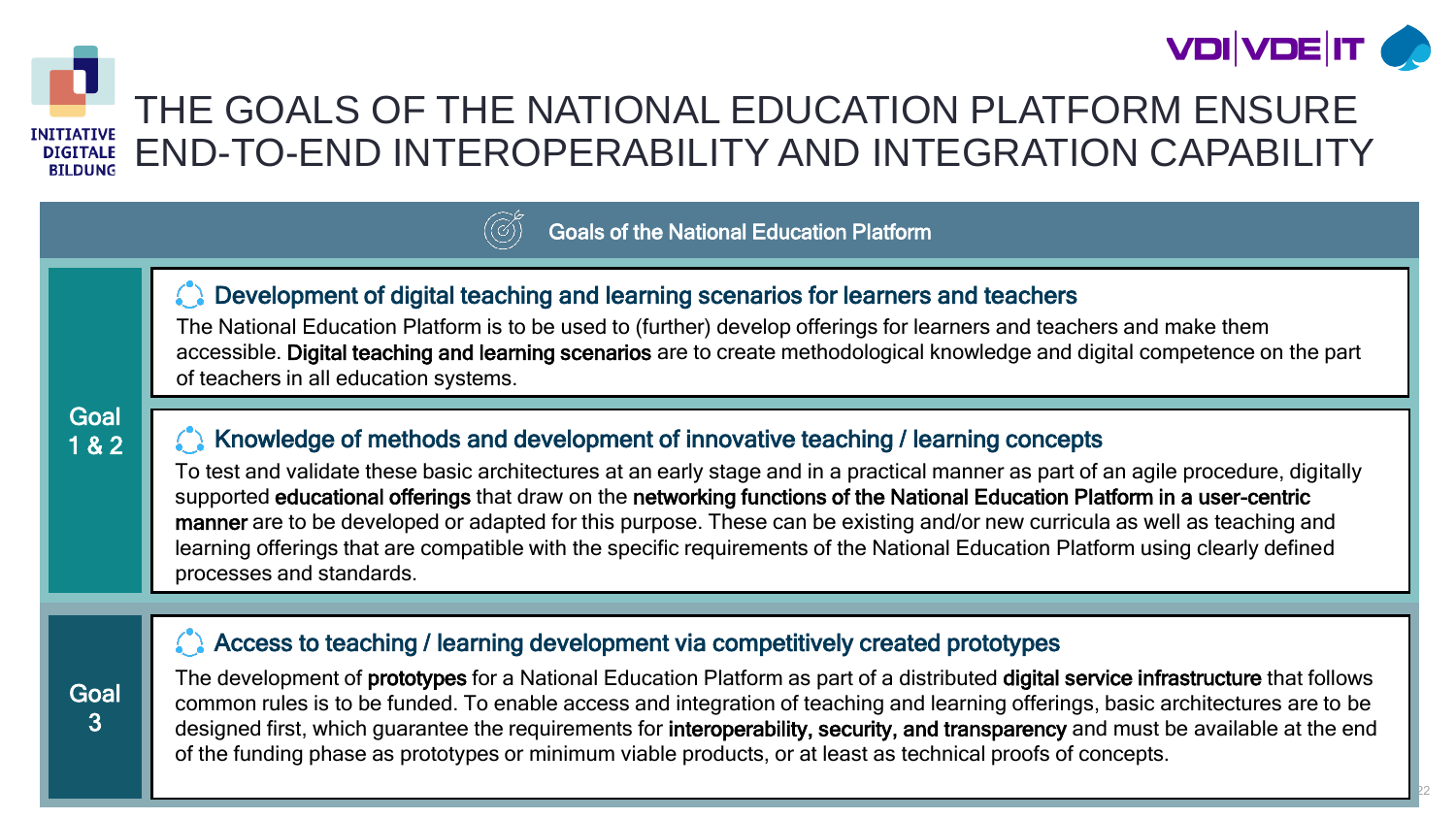

#### CHOSEN GOAL 3 PROTOTYPES **INITIATIVE** DURATION 4 MONTH (20.09.2021 - 19.01.2022) **DIGITALE BILDUNG**



### L3OOP

This platform project describes the bringing together of different educational offerings to enable user-centric, datasovereign, lifelong learning.

**■ Strong reference to GAIA-X** 

#### **Stakeholders**

- $\blacksquare$  imc AG
- FernUniversität Hagen

### mEDUator WEDUATOR KOLIBRI

The focus of this project is the test extension of the National Education Platform or further development and unification of BIRD and Fraunhofer mEDUator.

 $\sqrt{M}$  Wide experience through Fraunhofer Common Learning Middleware

#### **Stakeholders**

 Fraunhofer-Gesellschaft zur Förderung der angewandten Forschung e.V.





The focus of the platform architecture is on the integration of existing individual solutions with a focus on schools; the storage of identities and certificates is planned and the integration of an LMS is conceived.

 $\triangledown$  Strong consortium with extensive prior experience

#### **Stakeholders**

- Bechtle AG
- Dataport
- Univention GmbH
- Hochschule Harz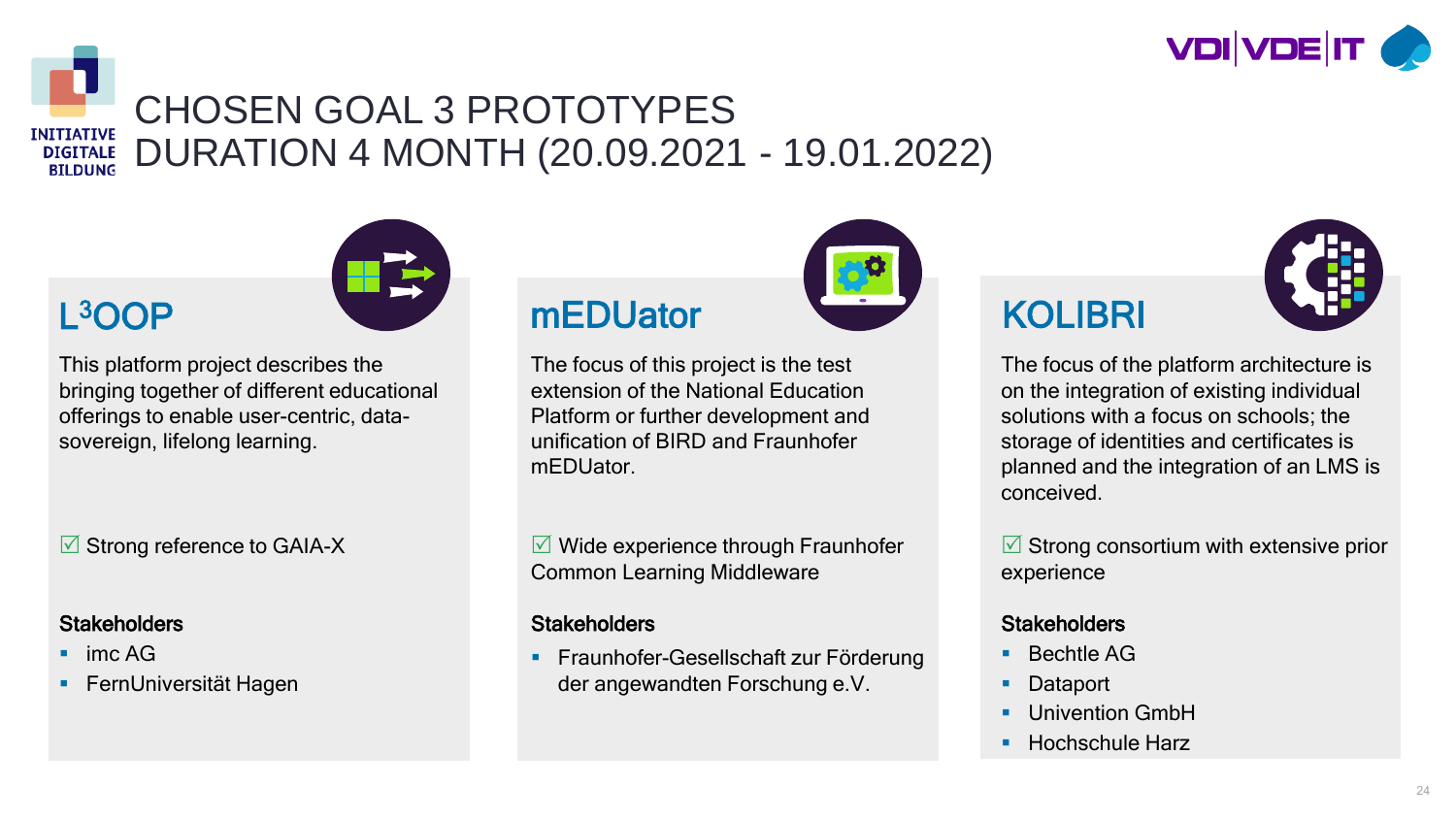

#### **INITIATIVE** DETAILS ABOUT THE DIGITAL EDUCATION SPACE (BIRD) **DIGITALE BILDUNG**

- **FICUME:** Pevelopment of the technical backbone
- **Goal: Test infrastructure** for the integration of existing portal solutions and learning offerings and the interoperability of the three other platform prototypes
- **BIRD as exemplary Communication and** collaboration environment

#### BIRD Collaboration partners

- University of Potsdam (Chair for Complex Multimedia Application Architectures)
- German Academic Exchange Service e.V., Registered Association, Berlin and Bonn
- **Technical University of Berlin**
- **Göttingen Society for Scientific Data Processing**
- Bochum Society for Academic Study Preparation and Test Development (g.a.s.t.) e.V., Registered Association
- **Edu-sharing e.V., Registered Association, Weimar**
- Alliance for Education (Bündnis für Bildung e.V.), Registered Association, Berlin
- **MathPlan GmbH, Berlin**
- **Otto von Guericke University of Magdeburg**



#### The BIRD approach in detail

BIRD tries to support as many standards as possible (EDCI, ELMO, Verifiable Credential, X-University, X-Education, X-School, Europass, Open Badges, ...). The basis for this is the open-source framework "Liferay" used at the University of Potsdam, which can also be used to connect other environments or services. The connection is made via the three components: Single Sign-On, Data Wallet Connector, and Metadata Connector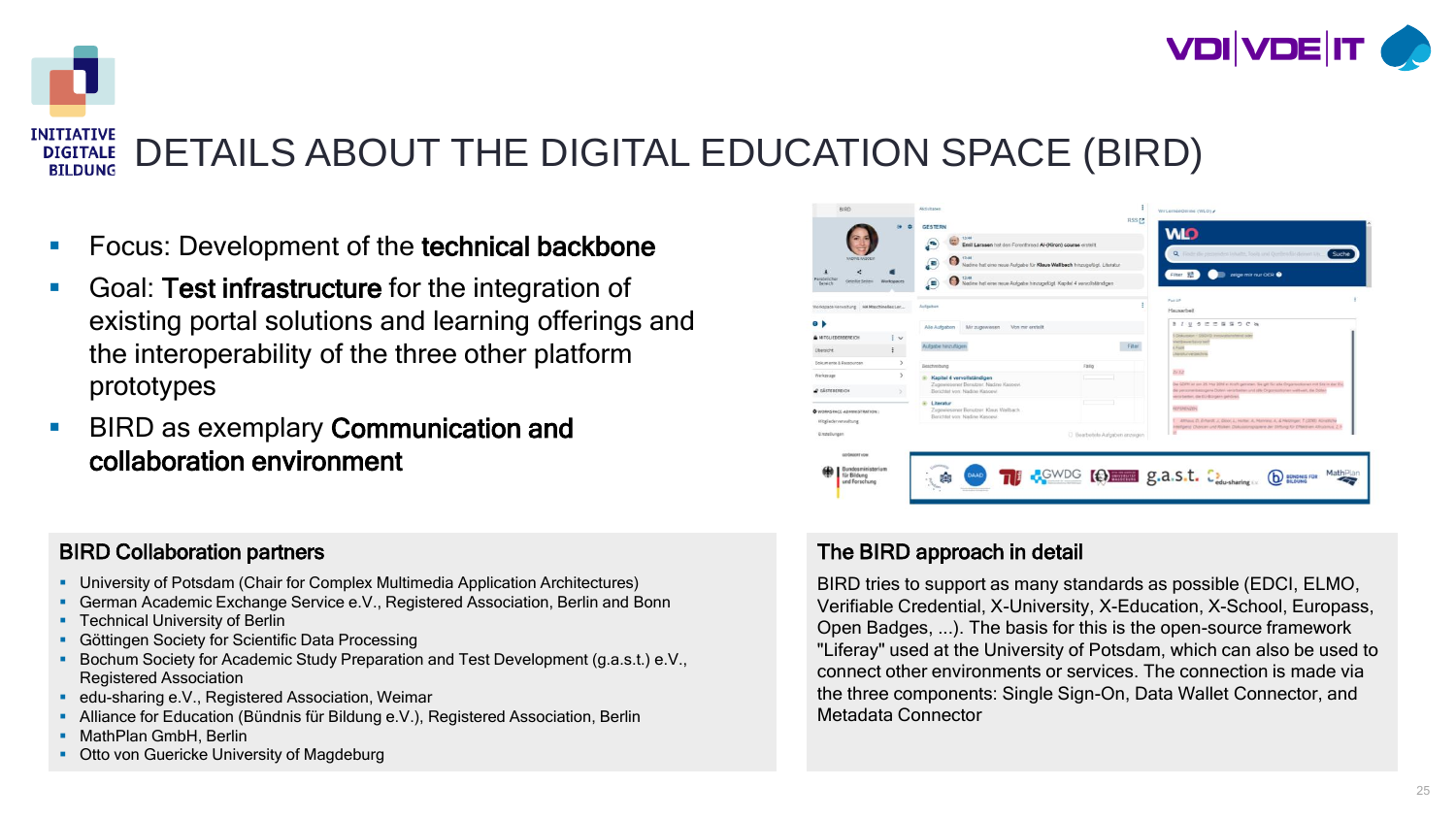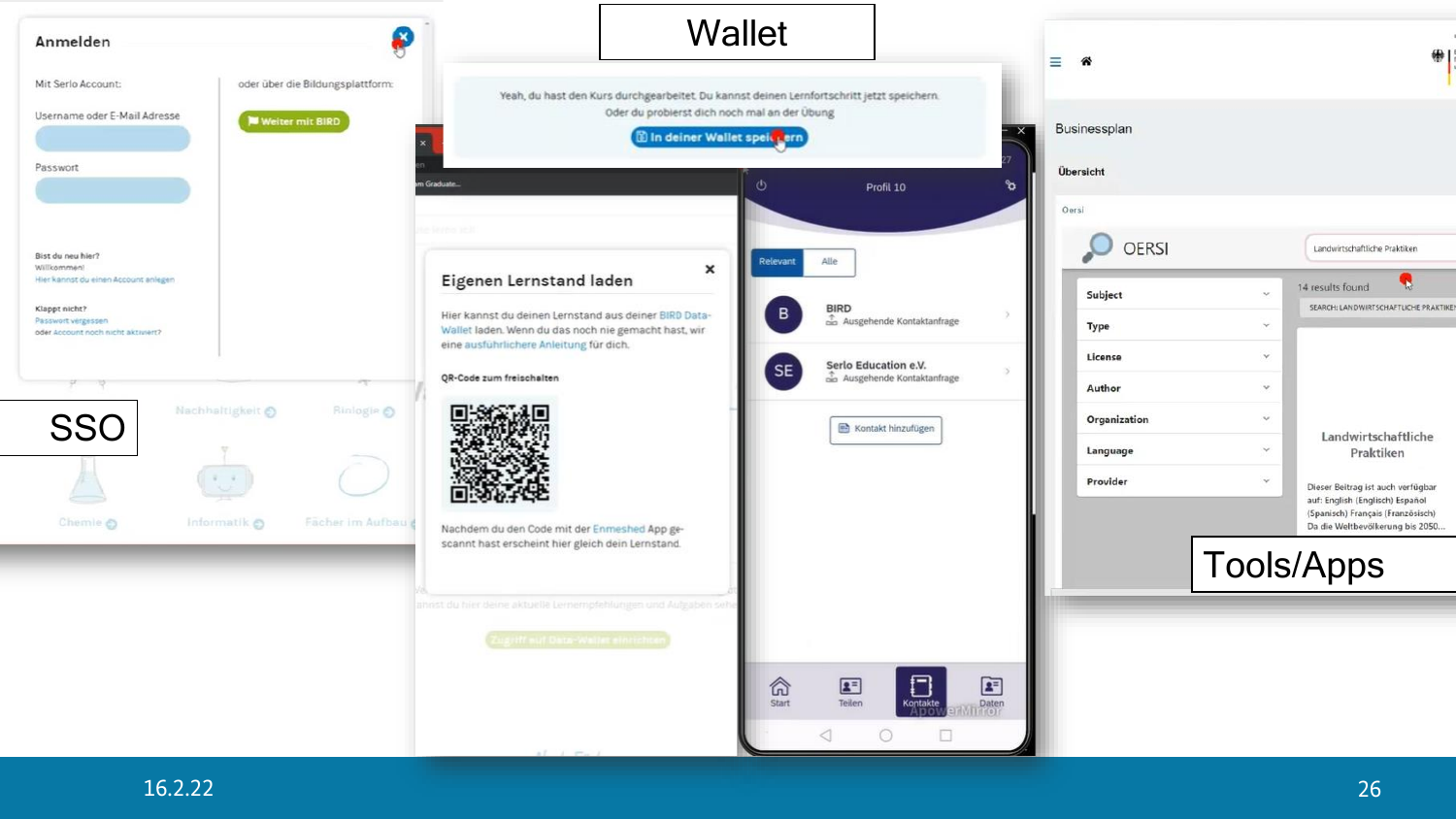



### **LINKAGE AND COORDINATION WITH OTHER RELEVANT PROJECTS AND INITIATIVES**



and service providers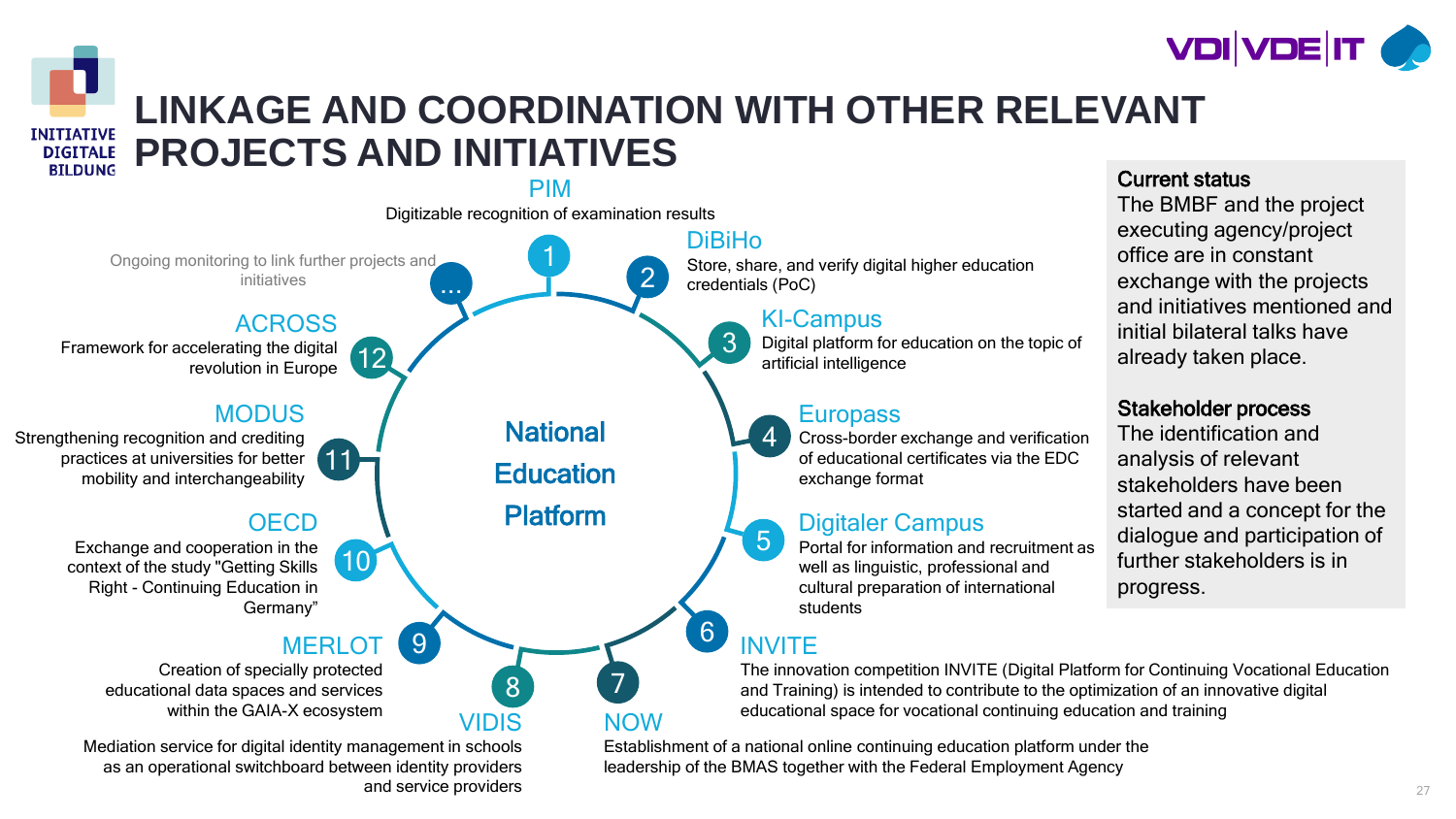



### **TECHNICAL IMPLEMENTATION / REQUIREMENTS**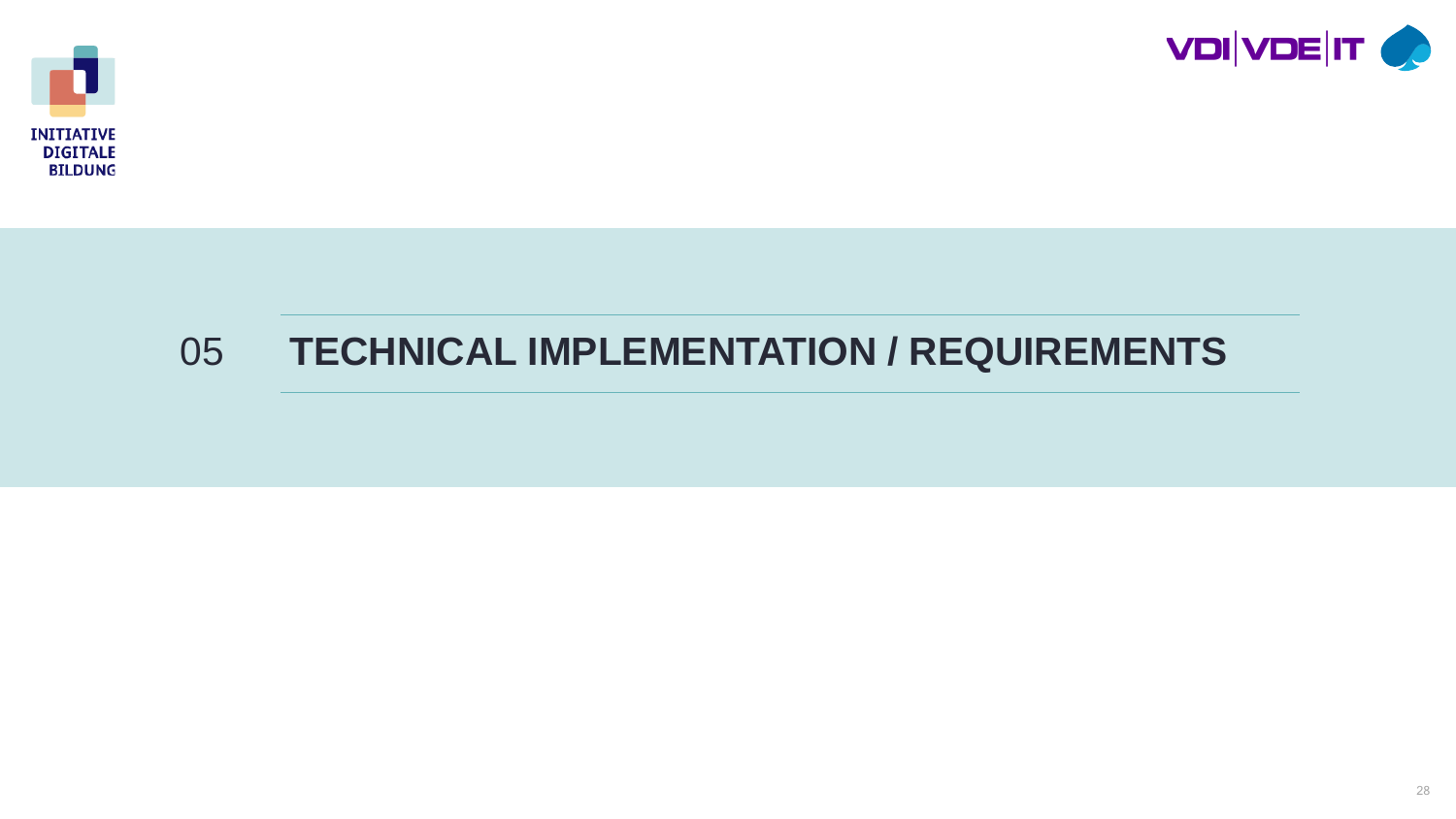



### MAIN OVERARCHING REQUIREMENTS THAT MUST BE MET FOR THE NATIONAL EDUCATION PLATFORM ALIGNMENT

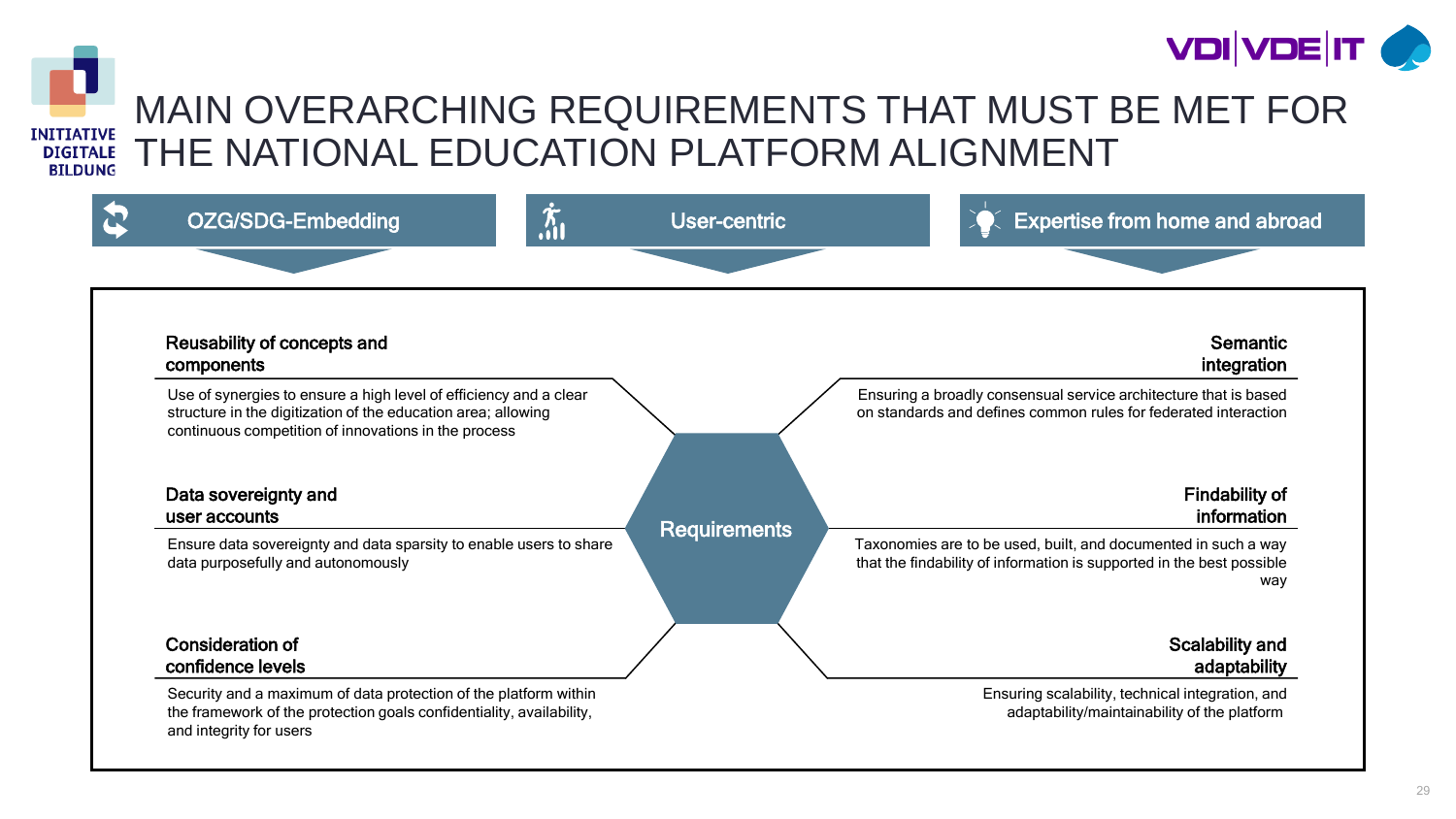

### REUSABLE SERVICES AND BASIC COMPONENTS ARE VOIVOEIT SUCCESSIVELY DEVELOPED FOR THE ENTIRE EDUCATIONAL AREA



Reusable services & basic components using higher education as an example:



Suitable OZG / SDG post-use models

(legal, functional / organizational, technical, semantic)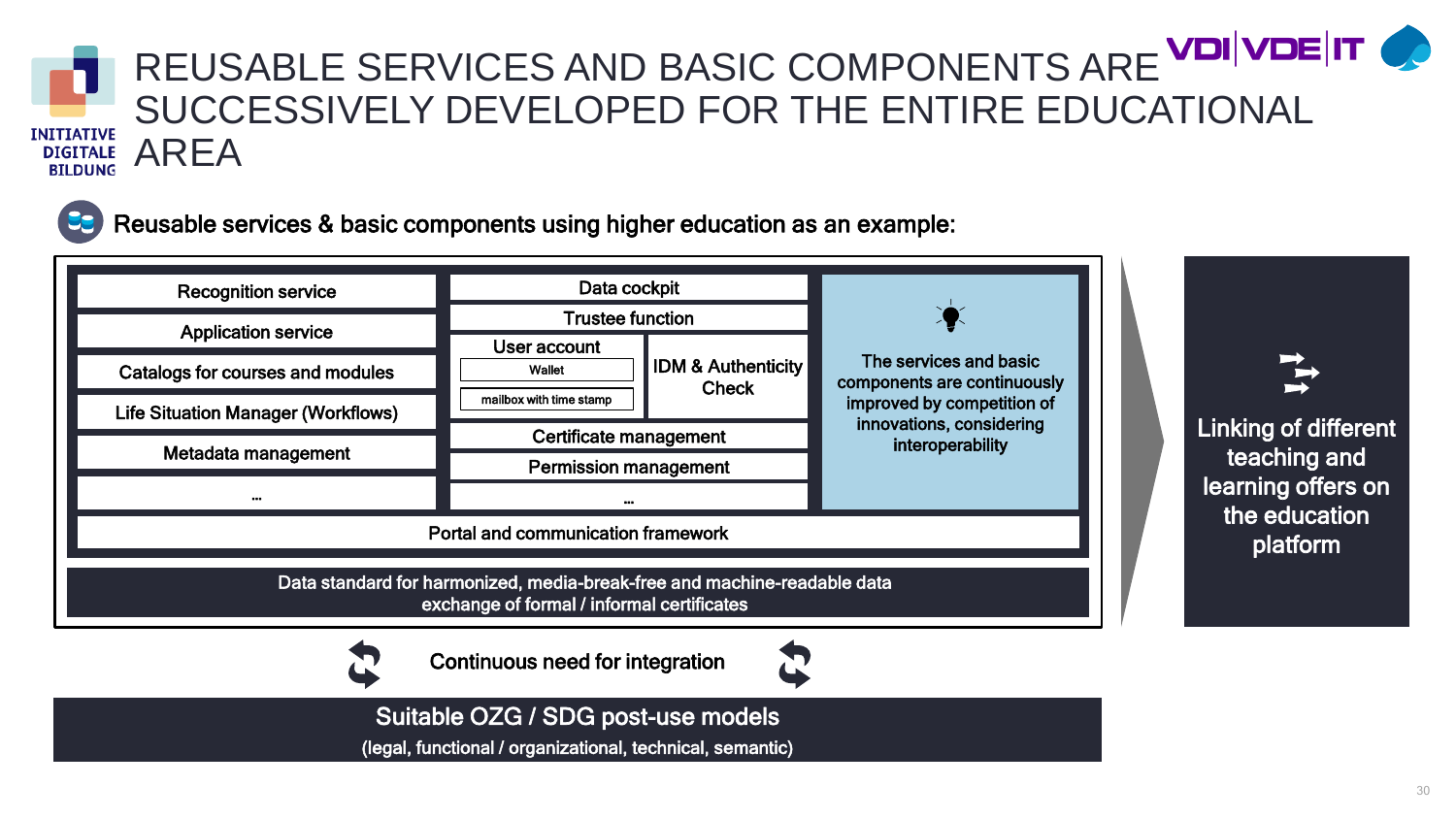#### **VDIVDE IT OF** WALLETS ARE THE CORE FOR THE SELF-SOVEREIGN HANDLING OF OWN DATA **INITIATIVE**



The purpose of a wallet is to store the SSI features that allow only required information to be presented to third parties in a secure and private manner.

### BIRD Project

#### Use Case:

Transfer of materials and personal data

#### Claims:

Identity and profile competence assignments credentials, certificates, learning outcomes

> Verification infrastructure: "Network of Trust" (Issuer, holder and auditor)

#### Issuer for claim:

Universities, education provider